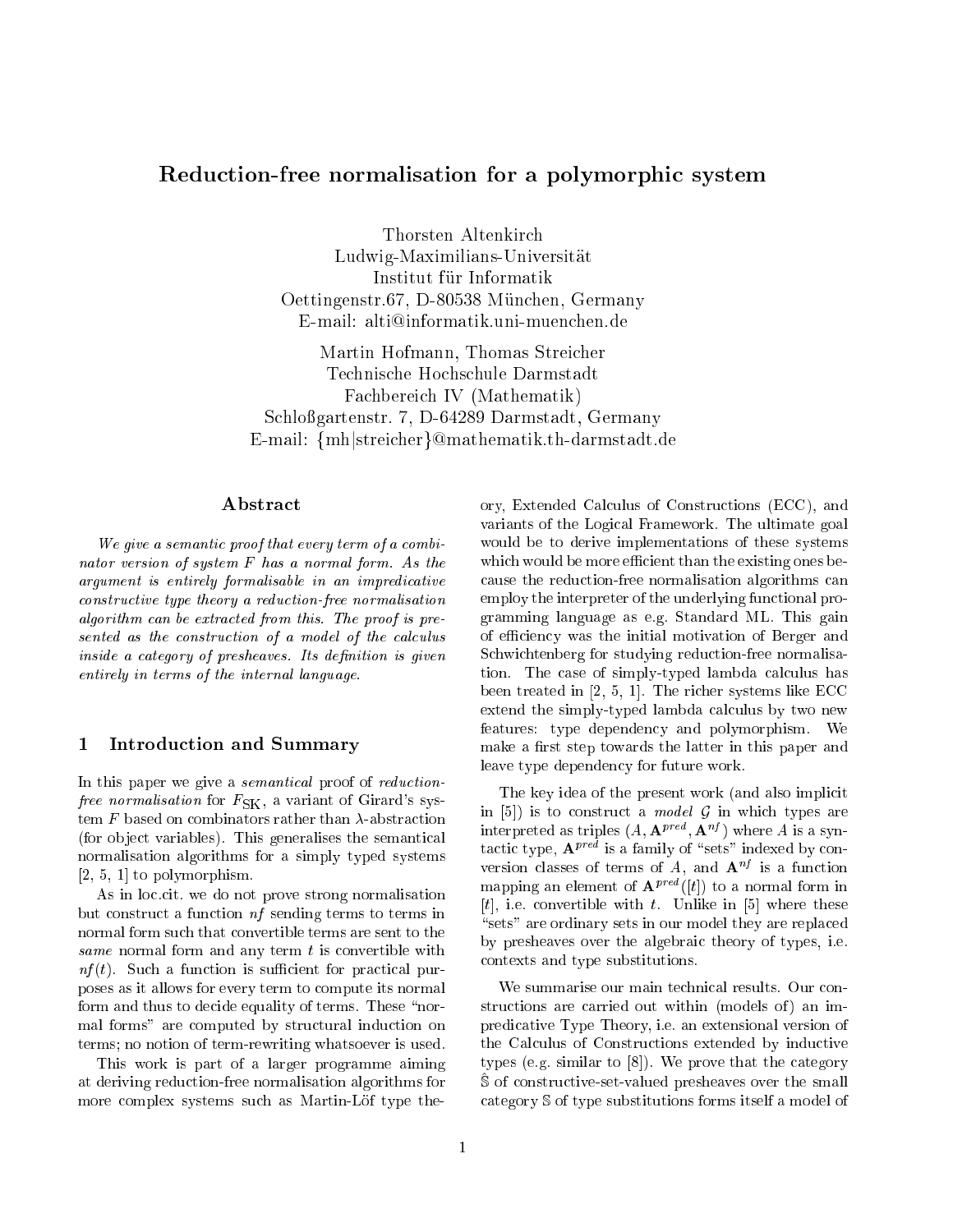impredicative type theory. We give a characterisation of exponentials in  $\hat{S}$  which allows us to construct a term model of  $F_{SK}$  living inside S in which type quantification becomes "set-theoretic" dependent product. The main result consists of the construction of the glued model  $\mathcal G$  also inside  $\mathcal S$  which can be considered as a naive version of Tait's computability predicates. The desired normalisation function is an immediate corollary of the correctness of this model.

## 2 The System  $F_{SK}$

We use de Bruijn indices to represent type variables; the judgement  $n \vdash A$  means that A is a type with at most  $n$  free variables and is defined as follows :

$$
\frac{0 \leq i < n}{n+i} \quad \text{(VaR)} \quad \frac{n \vdash A \quad n \vdash B}{n \vdash A \Rightarrow B} \quad (\Rightarrow) \quad \frac{n+1 \vdash A}{n \vdash \forall (A)} \quad (\forall)
$$

We define the category  $\mathcal S$  of type substitutions as usual: ob jects are natural numbers and a morphism in  $\mathbb{S}(m, n)$  is an *n*-tuple of types  $m \vdash A_i$ . Composition is substitution which can be defined as a recursive function over the syntax. S has a terminal object 0 and finite products which are given on objects by addition.

If  $n + 1 \vdash A$  and  $n \vdash B$  then we write  $A[B]$  for  $A \circ (a_n, B)$  and B for  $B \circ \pi_{n,1}$ , where  $\pi_n$ ,  $1 \in \mathcal{B}(n + 1)$ 1, *n*) is the first projection. We have  $n \vdash A[B]$  and  $n + 1 \sqsubset B$ 

The terms together with their types are given by the following rules which define a judgement  $n \vdash t : A$ meaning that t is a term with type  $n \vdash A$ .

$$
n \vdash A \quad n \vdash B \quad n \vdash C
$$
\n
$$
n \vdash s : (A \Rightarrow B \Rightarrow C) \Rightarrow (A \Rightarrow B) \Rightarrow A \Rightarrow C
$$
\n
$$
(s)
$$
\n
$$
\frac{n \vdash A \quad n \vdash B}{n \vdash k : A \Rightarrow B \Rightarrow A}
$$
\n
$$
(k)
$$
\n
$$
\frac{n \vdash A \quad n+1 \vdash B}{n \vdash w : (A \Rightarrow \forall (B)) \Rightarrow \forall (A^{+} \Rightarrow B)} \quad (w,z)
$$
\n
$$
n \vdash z : \forall (A^{+} \Rightarrow B) \Rightarrow (A \Rightarrow \forall (B))
$$
\n
$$
\frac{n \vdash s : A \Rightarrow B \quad n \vdash t : A}{n \vdash s t : B} \quad (AP)
$$
\n
$$
\frac{n+1 \vdash t : A}{n \vdash \Lambda(t) : \forall (A)} \quad (\Lambda)
$$
\n
$$
\frac{n \vdash t : \forall (A) \quad n \vdash B}{n \vdash t : A[B]} \quad (\text{AP})
$$

The notion of type substitution can be extended to terms, i.e. given  $n + 1 \vdash t : A$  and  $n \vdash B$  we have  $n \vdash t[B] : A[B]$  (more generally: the sets of pairs  $(t, A)$ ) for  $n \vdash t : A$  form a presheaf over  $\mathbb{S}$ ).

Equality (convertibility) is given by the least congruence generated by the following equations (we assume implicitly that both sides have the same type):

$$
\Lambda(t) B = t[B]
$$
  
\n
$$
t = \Lambda(t^{+} 0)
$$
  
\n
$$
k s t = s
$$
  
\n
$$
s r s t = (r t)(s t)
$$
  
\n
$$
w f C s = f s C
$$
  
\n
$$
z f s C = f C s
$$

Here  $A, B, C$  range over type expressions and  $f, s, t$ range over terms.

We write  $n \vdash s = t : A$  for  $n \vdash s, t : A$  and  $s = t$ . We remark that we can define functional abstraction in the usual way; the combinators <sup>w</sup> and <sup>z</sup> are required to distribute such an abstraction over a type application and abstraction, respectively.

The subset  $NF$  of terms in normal form is defined inductively by the following grammar (where  $s, t \in NF$ and  $A, B, C$  are types):

$$
NF ::= \mathsf{k} \mid \mathsf{k} \ t \mid \mathsf{s} \mid \mathsf{s} \ t \mid \mathsf{s} \ s \ t \mid \mathsf{w} \mid \mathsf{w} \ t \ A \mid \mathsf{z} \mid \mathsf{z} \ t \mid \Lambda(t)
$$

So the normal forms consist of the combinators partially applied to normal forms and abstractions of normal forms. We do not consider the partial application w s for s a normal form as a normal form because as a term it is equal to  $\Lambda(w s^+ 0)$  by rule ETA. Similarly, we do not consider terms of the form  $z s t$  as a normal form because such term is convertible with  $\Lambda X.s. A t$  which according to the form of s may be further reduced.

## 3 Constructive metalanguage

We understand the previous and the following definitions to be made within a constructive metalanguage which contains an impredicative universe *Prop* of small sets closed under inductive definitions. Impredicativity means that the product of an arbitrary family of small sets is again small. Furthermore, we require subset types for equality predicates (i.e. equalisers). A model for such a metalanguage is furnished by  $\omega$ -Sets and Pers/modest sets as described in [11].

We use an informal (impredicative) extensional Martin-Löf type theory to denote constructions in the metalanguage. In particular, we write  $\Pi$  and  $\Sigma$  for dependent product and sum, and we use  $\lambda$  and juxtaposition for abstraction and application and  $\langle -, - \rangle$ for pairing and  $.1, .2$  for the projections. We use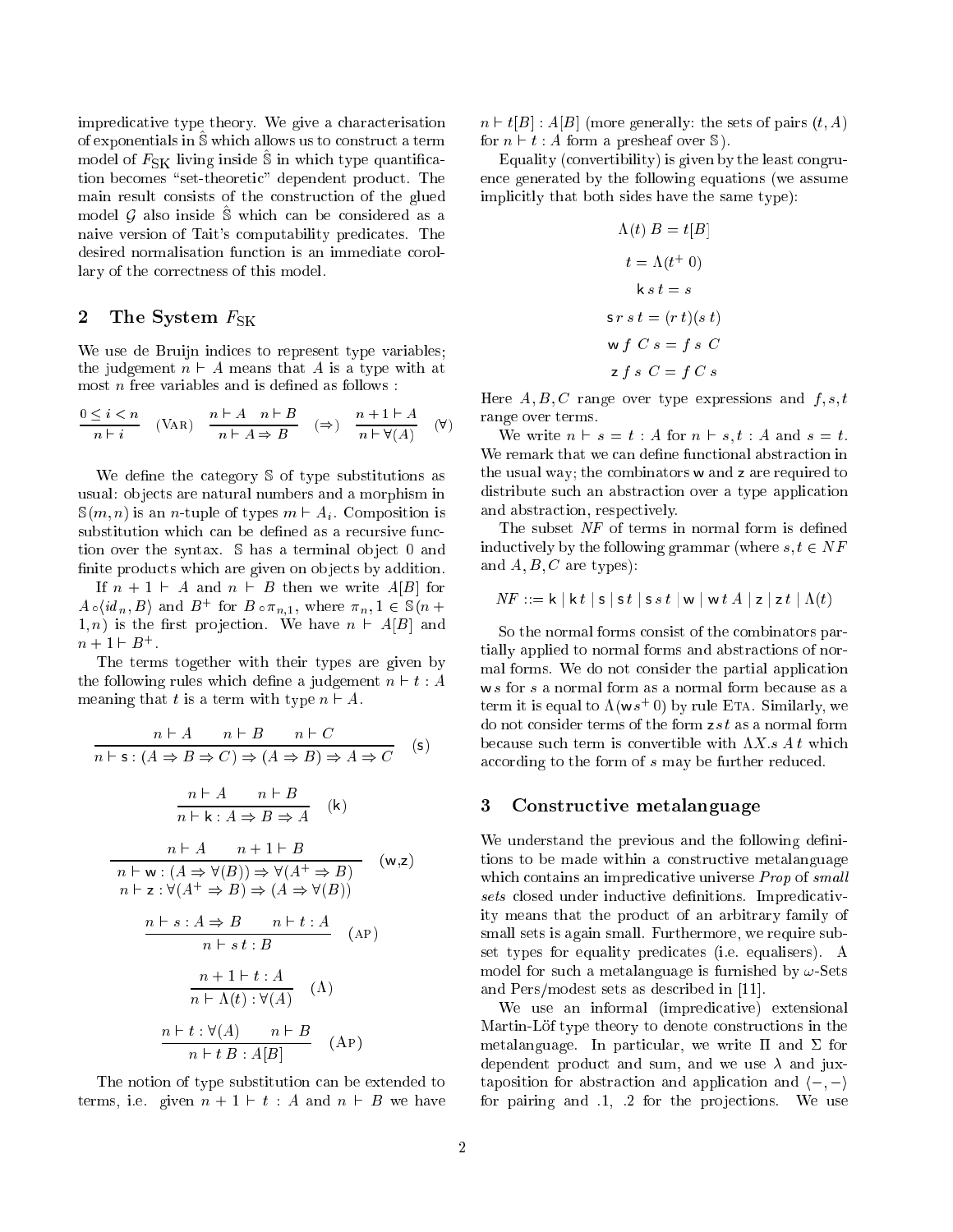the symbol Type for the universe of sets in the metalanguage and we form kinds like  $A \rightarrow Type$  to denote the class of families of sets indexed over A. If  $B: A \rightarrow Type$  and  $f(x), g(x) : B(x)$  if x: A then we write  $\{x: A \mid f(x) = g(x)\}\$ for the subset of A where f and g agree.

Many of our constructions are taking place in specic models of our metalanguage. We overload the syntax of the type theoretic operations but may disambiguate by  $Type^C, \Pi^C, \Sigma^C$  where C is the model. Since the models are defined in terms of our constructive metalanguage all internal constructions can be expanded and replaced by much longer (and unreadable) definitions in the metalanguage.

If a: A and  $f(a) = g(a)$  then we may write  $a : \{x : A |$  $f(x) = g(x)$ . Conversely, if  $a : \{x : A | f(x) = g(x)\}\$ then  $a : A$  and furthermore  $f(a) = g(a)$  may be inferred. If A is a small set then so is  $\{x: A \mid f(x) =$  $g(x)$ .

For the definition of functions we either use  $\lambda$ notation like in  $f = \lambda x$ : A.t or equivalently a "pointwise" notation like in  $f(x; A) = t$ . For iterated application we sometimes use parentheses and commas, e.g. if  $f : A \rightarrow \Pi b: B.C(b)$  and a: A and b: B then we may write  $f(a, b)$  instead of f a b. We sometimes omit arguments which can be inferred. For instance, if  $f: \Pi a: A.B(a) \to C$  and a: A and b:  $B(a)$  then we may abbreviate  $f(a, b)$  by  $f(b)$ .

#### Semantics of  $F_{SK}$  $\overline{4}$

A simple set-theoretic semantics of  $F_{SK}$  can be given as follows. We interpret types as small sets, i.e. elements of the impredicative universe Prop, and terms as elements. Type quantification is interpreted by impredicative quantification. Rather than spelling out this interpretation in detail we give an abstract notion of model together with a generic interpretation function. The "set-theoretic semantics" then forms a special case.

**Definition 1** An  $F_{SK}$ -algebra A is given by a set  $|A|$ : Type to interpret the types and a family of sets  $A$ :  $|\mathcal{A}| \rightarrow Type$  to interpret the terms, and functions of  $the\ following\ types:$ 

 $\Rightarrow$ ) : jAj - jAj ! jAj  $\forall$  :  $(|\mathcal{A}| \rightarrow |\mathcal{A}|) \rightarrow |\mathcal{A}|$  $\Lambda$  :  $\Pi B: |\mathcal{A}| \to |\mathcal{A}| \cdot (\Pi X: |\mathcal{A}| \cdot \mathcal{A}(B X)) \to \mathcal{A}(\forall B)$  $Ap$  :  $\Pi B: |\mathcal{A}| \to |\mathcal{A}| \mathcal{A} (\forall B) \to \Pi X: |\mathcal{A}| \mathcal{A}(B X)$  $\mathcal{L}_{\mathcal{P}}$  : After and all  $\mathcal{L}_{\mathcal{P}}$  , and all  $\mathcal{L}_{\mathcal{P}}$  , and all  $\mathcal{L}_{\mathcal{P}}$  , and all  $\mathcal{L}_{\mathcal{P}}$  $s$  :  $\Pi A, B, C: |\mathcal{A}|.$  $\mathcal{A}((A \Rightarrow (B \Rightarrow C)) \Rightarrow ((A \Rightarrow B) \Rightarrow (A \Rightarrow C)))$ k :  $\Pi A, B: |\mathcal{A}| \cdot \mathcal{A}(A \Rightarrow (B \Rightarrow A))$ w :  $\Pi A: |\mathcal{A}| \cdot \Pi B: |\mathcal{A}| \rightarrow |\mathcal{A}|.$  $\mathcal{A}((A \Rightarrow \forall (B)) \Rightarrow \forall (\lambda X: |\mathcal{A}| \cdot A \Rightarrow (B \ X)))$ z :  $\Pi A: |\mathcal{A}| \cdot \Pi B: |\mathcal{A}| \rightarrow |\mathcal{A}|.$  $A(\forall (\lambda X: |A|A \Rightarrow (B X))) \Rightarrow (A \Rightarrow \forall (B))$ 

Note that we use  $\Rightarrow$  in infix notation. (Ap B t X) is  $\mathit{a}$ boreviated  $\mathit{t}_i \Lambda$  and  $\mathit{u}$  ap A B s  $\mathit{t}_j$  is abbreviated s't.

These data are to satisfy the universal closures of the following equations.

$$
(\Lambda B t) \{X\} = t X
$$
  
\n
$$
\Lambda B (\lambda X : |A| \cdot t \{X\}) = t
$$
  
\n
$$
(\mathbf{s} \ A \ B \ C)^{\dagger} u^{\dagger} v^{\dagger} w = (u^{\dagger} w)^{\dagger} (v^{\dagger} w)
$$
  
\n
$$
(\mathbf{k} \ A \ B)^{\dagger} u^{\dagger} v = u
$$
  
\n
$$
(\mathbf{w} \ A \ B)^{\dagger} u \} \{X\}^{\dagger} v = (u^{\dagger} v) \{X\}
$$
  
\n
$$
(((z \ A \ B)^{\dagger} u)^{\dagger} v) \{X\} = (u \{X\})^{\dagger} v
$$

Fix an  $F_{SK}$ -algebra A. By induction on derivations we interpret types of  $F_{SK}$  in n free variables as functions from  $|A|^n$  to  $|A|$  and terms of type A in n free variables as functions of type  $\Pi X$ :  $\mathcal{A}(\Vert n \vdash A \Vert (X))$ where  $[n \vdash A] : |A|^n \to |A|$  is the interpretation of the type A. The semantic equations are straightforward: syntactic constructs are interpreted by their semantic counterparts. As examples we give the semantic equations for type quantication and type abstraction:

$$
[\![n \vdash \forall(A)]\!] = \lambda \vec{X} : |\mathcal{A}|^n \cdot \forall(\lambda Y : |\mathcal{A}| \cdot [\![n+1 \vdash A]\!] \langle \vec{X}, Y \rangle)
$$

$$
[\![n \vdash \Lambda(t) : \forall(B)]\!] = \lambda \vec{X} : |\mathcal{A}|^n \cdot \Lambda(\lambda Y : |\mathcal{A}| \cdot [\![n+1 \vdash t : B]\!] \langle \vec{X}, Y \rangle)
$$

Theorem 2 (Soundness) The interpretation is well $defined on judgements, i.e. does not depend on the$  $a$ erivation chosen. Whenever  $n \in \mathcal{U} = \mathcal{U}$  : A then  $||u \sqcap u : A|| = ||u \sqcap u : A||.$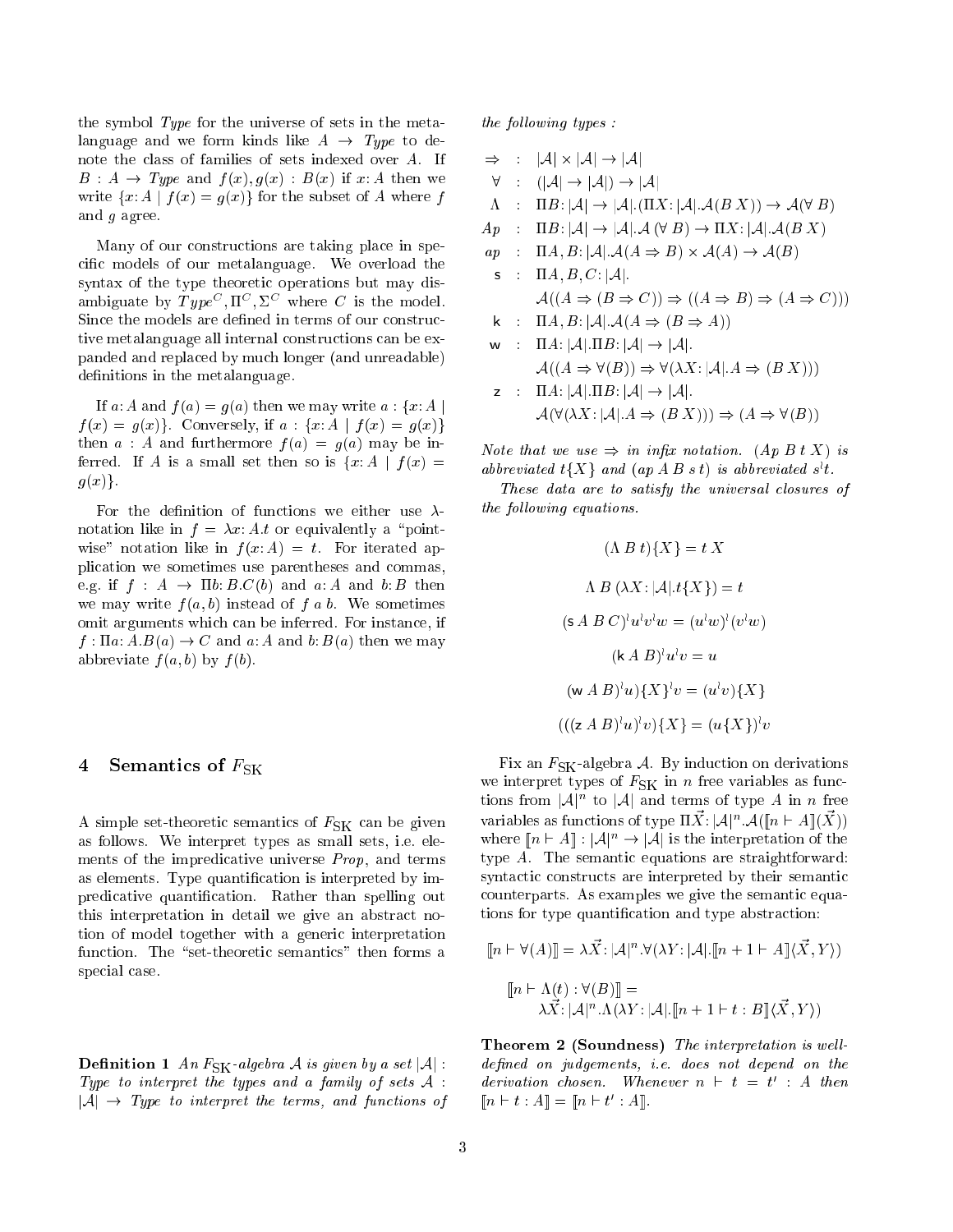The set-theoretic semantics from above can be cast into this abstract framework in the sense that we have an  $F_{SK}$ -algebra  $P$  given by  $|P| = Prop$  and  $\mathcal{P}(X) = \overline{X}$ . Due to the higher-order nature of the  $\forall$ - and  $\Lambda$ -operators instances of  $F_{SK}$ -algebras do, however, not exist in abundance. We get more instances of  $F_{SK}$ -algebras, in particular a term model, if we consider  $F_{SK}$ -algebras within the presheaf category  $\hat{K}$  of contravariant functors from some small category  $\bf{K}$  to the category of (constructive) sets. In particular, we shall define a term model inside the presheaf category S.

Before doing this, we explain how presheaf categories form a model of our constructive metalanguage so that all definitions made within this language (in particular the notion of an  $F_{SK}$ -algebra) make sense inside such a presheaf category.

## 5 Presheaves as a model of the constructive metalanguage

Let  $K$  be a small category. It is well-known that the category  $\mathbf{K} = \mathbf{Set}^{K^{-r}}$  of presheaves supports extensional Martin-Löf type theory together with inductive definitions even if the ambient set-theoretic universe with respect to which  $\bf{K}$  is formed is not a topos, but only a model of Martin-Löf type theory itself. We refer to  $[10]$  for the precise definition of the interpretation of Martin-Lof type theory in a category of presheaves.

We only remind the reader here that dependent types in  $\hat{K}$  can be understood via the equivalence of categories 9, p. 197  $K/F = E/(F)$  where  $E/(F) =$  $y/F$  is the category of elements of the presheaf F. It has as objects pairs  $(X, f)$  where  $f \in F(X)$  and a morphism from  $(X, f)$  to  $(X, f)$  is a **K**-morphism  $u : A \rightarrow A$  such that  $F(u)(f) = f$  we write  $\mathbf{K}(F)$  for  $E\{(F)$ . So for example the objects of kind  $F \to \mathit{True}$  are the objects of  $\mathbf{K}(F)$ .

Less well-known is the existence of a small impredicative universe in **K**. Call a presheaf  $F \in \mathbf{K}$  "small" if for every  $X \in \mathbf{K}$  the set  $F(X)$  is small, i.e. lies in Prop. More generally, if  $G$  is any presheaf, we can consider the set  $Small(G)$  of small presheaves in  $\mathbf{K}(G)$ . It is obvious that the product of a family of small presheaves is again small because its construction only involves taking products of small sets.

By precomposition the assignment  $Small($ ) extends to a contravariant set-valued functor on  $\tilde{K}$ . This functor is representable:

**Theorem 3** The small presheaves over  $G$  are in bijective correspondence with  $\bf{K}$ -morphisms from G to

the presheaf Prop defined by  $Prop(X) = Small(y(X))$ where  $y : K \to K$  is the Toneda embedding.

We shall henceforth identify small presheaves with the associated morphisms into Prop and use the informal Martin-Löf type theory explained above in Sect. 3 also to denote constructions in presheaf categories.

## 5.1 Interpretation of the syntax in an  $F_{\rm SK}$ algebra inside  $\hat{K}$

Assume an  $F_{SK}$ -algebra inside some category of  $p_{\text{r}}$  presheaves  $\mathbf{K}$ . This means that we have a presheaf  $|\mathcal{A}| \in \mathbf{K}$  (i.e.  $|\mathcal{A}|$  : Type<sup>x</sup>) and a presheaf  $\mathcal{A} \in \mathbf{K}(|\mathcal{A}|)$ (i.e.  $A : |\mathcal{A}| \to Type^{\mathbf{R}}$ ) and constants as in Def. 1 of the required types which are now understood w.r.t. the internal language of  $K$ . Again by induction on derivations we can define a semantic function  $\llbracket \cdot \rrbracket$  which to  $n \vdash A$  associates a **K**-morphism from  $|A|^n$  to  $|A|$  and to terms  $n \vdash t : A$  associates a global element of the presheaf  $\prod X: |\mathcal{A}|^n \cdot \mathcal{A}(\parallel n \vdash \mathcal{A}\parallel (X))$ . Viewed externally,  $||n \vdash A||$  assigns to  $I \in \mathbf{K}$  and  $X \in A$  $(I)^n$  an element  $\mathbb{I}^{n}$  and similarly for  $\mathbb{A}$   $\mathbb{I}_{I}(\Lambda) \subset \mathbb{A}$  and similarly for terms. Again, we have the following soundness property

**Proposition 4** The interpretation of  $F_{SK}$  in an  $F_{SK}$ algebra internal to a category of presheaves is sound in the sense that whenever  $n \in \iota$   $t = t$  : A then  $[n \in \iota]$ :  $A_{\parallel} = \| \bar{u} \cap \bar{u} + A \|.$ 

### 5.2 The term model as an  $F_{\rm SK}$ -algebra

We are now ready to define the desired term model  $\mathcal T$ internal to S. Its object of types  $|\mathcal{T}|$  is given by the presheaf  $Ty$  defined by

$$
Ty(n) = \{A \mid n \vdash A\}
$$
  

$$
Ty(F \in \mathbb{S}(m, n))(A \in Ty(n)) = A[F]
$$

Notice that  $Ty$  is (isomorphic to) the representable presheaf  $y(1) = S($ , 1). The object of terms  $\mathcal{T} \in S(T_y)$ is the presheaf  $Tm$  defined by

$$
Tm(n, A) = \{t \mid n \vdash t : A\}/=
$$
  

$$
Tm(F)([t]_{=}) = [t[F]]_{=}
$$

 $Here = refers to *judgemental* equality of terms, i.e. the$ set  $Tm(n, A)$  consists of equivalence classes of terms modulo convertibility.

For the definition of the remaining components we need the following characterisation of exponentials by representable presheaves.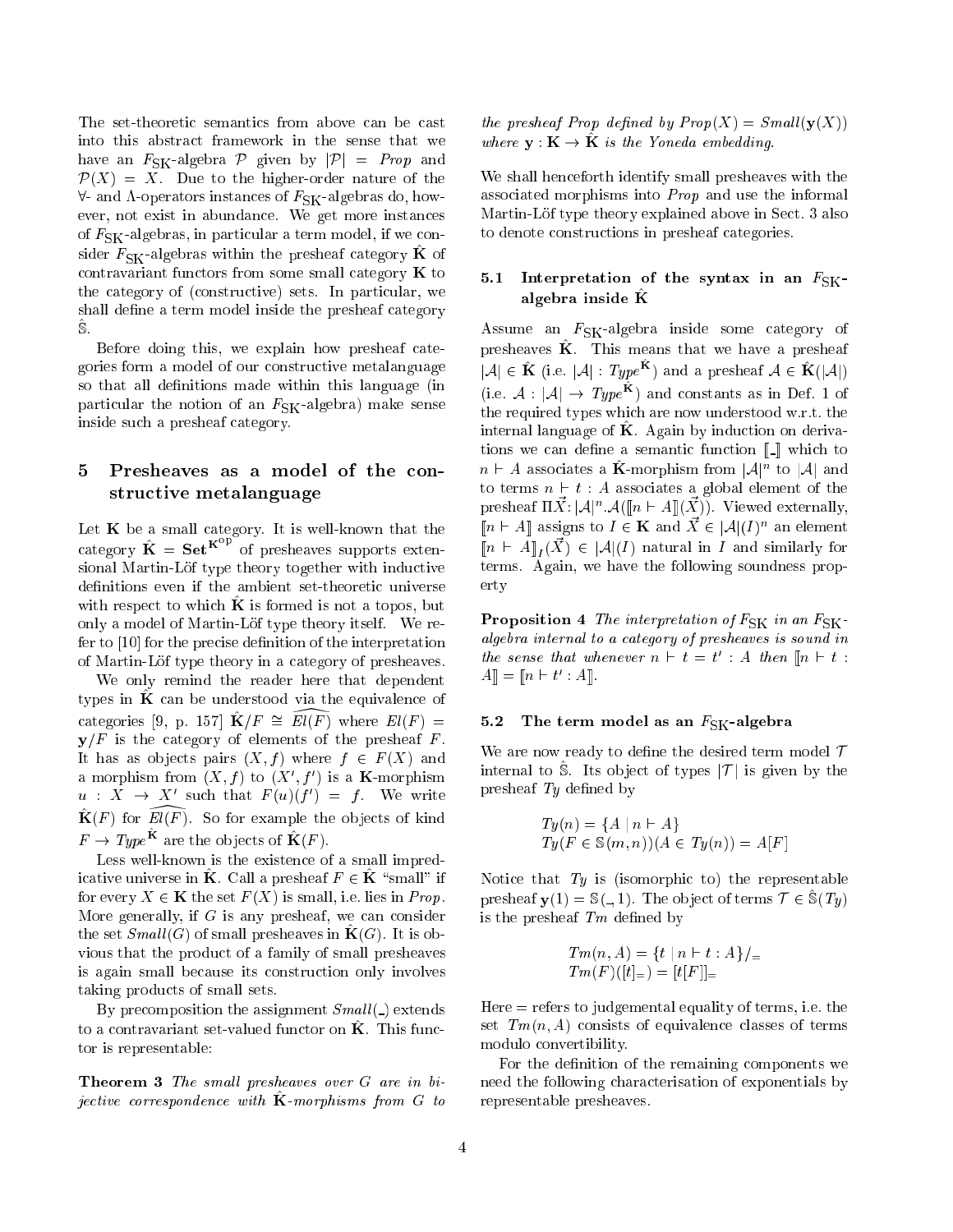**Lemma 5** Let  $K$  be a category with finite products,  $A \in |K|$  be an object of K. For any presheaf  $F \in \hat{K}$ the exponential  $y(x) \to x$  in  $\bf{K}$  is isomorphic to the presheaf F ( - A).

In particular, if  $F \in \hat{S}$  we may identify the presheaf  $I_y \rightarrow I$  with the presheaf  $I'$  given by  $I'(n) =$  $F(n + 1)$ . Accordingly, we define  $\forall$  :  $(Ty \rightarrow Ty) \rightarrow Ty$ by  $\forall_n (A \in Ty(n + 1)) := \forall (A)$ . The other components are defined analogously by their syntactic counterparts replacing exponentiation by  $Ty$  with "weakening" where appropriate.

 $\mathbf{P}$  . The interpretation of  $\mathbf{P}$  in interpretation of interpretation of  $\mathbf{P}$ the syntax in the term model  $\mathcal{T}$ . We have  $(\lceil n \rceil +$  $A \rrbracket_{\mathcal{T}}) m(F \colon T y^n(m)) = A[F],$  whenever  $n \vdash A$  and  $([\![ n \bigr] \vdash t : A]\!]_{\mathcal{T}})$  m  $(F: Ty^n(m)) = [t[F]]_=$ , whenever  $n \vdash t : A$ .

#### 5.3 The presheaf of normal forms

The normal forms are stable under generalised substitution meaning that if  $n \vdash t : A$  is a normal form and  $F \in \mathbb{S}(m, n)$  then  $m \vdash t[F] : A[F]$  is also a normal form. This allows us to define a presheaf  $NF$  of normal forms over Ty by  $NF(n, A) = \{t \in NF \mid n \vdash t : A\}$ . We denote by  $i : NF \to Tm$  the obvious embedding of normal forms into terms. We remark that  $i$  is a priori not a monomorphism since elements of  $T_m$  are equivalence classes by convertibility.

Proposition 7 The constructors of the inductive set NF give rise to the following functions operating on the presheaf NF :

 $k_0 : \Pi A, B: Ty \cdot NF(A \Rightarrow (B \Rightarrow A))$  $k_1 : \Pi A, B: Ty.NF(A) \rightarrow NF(B \Rightarrow A)$  $\mathsf{s}_0 : \Pi A, B, C: Ty \cdot NF((A \Rightarrow (B \Rightarrow C)) \Rightarrow$  $(A \Rightarrow B) \Rightarrow (A \Rightarrow C)$  $s_1 : \Pi A, B, C: Ty \cdot NF(A \Rightarrow (B \Rightarrow C)) \rightarrow$  $NF((A \Rightarrow B) \Rightarrow (A \Rightarrow C))$  $s_2 : \Pi A, B, C: Ty, NF (A \Rightarrow (B \Rightarrow C)) \rightarrow$  $NF(A \Rightarrow B) \rightarrow NF(A \Rightarrow C)$  $w_0 : \Pi A: Ty \Pi B: Ty \rightarrow Ty \cdot NF((A \Rightarrow \forall (B)) \Rightarrow$  $\forall (\lambda X: Ty A \Rightarrow (B X)))$  $w_2 : \Pi A: Ty \Pi B: Ty \rightarrow Ty \cdot NF(A \Rightarrow \forall (B)) \rightarrow$  $\Pi X: Ty.NF (A \Rightarrow (B X))$  $z_0 : \Pi A: Ty \cdot \Pi B: Ty \rightarrow Ty \cdot NF(\forall (\lambda X: Ty \cdot A \Rightarrow$  $(B X)$   $\Rightarrow$   $(A \Rightarrow \forall (B))$  $z_1 : \Pi A: Ty \cdot \Pi B: Ty \rightarrow Ty \cdot NF(\forall (\lambda X: Ty \cdot A \Rightarrow$  $(B X)) \rightarrow NF(A \Rightarrow \forall (B))$  $\Lambda_{NF} : \Pi B : T y \to T y. (\Pi X : T y. NF (B X)) \to NF (\forall B)$ 

The universal closures of the following equations are valid where the right hand sides refer to the term model  $\tau$ .

 $i(k_0(A, B)) = k(A, B)$  $i(K_1(A, D, U)) = K(A, D)^t i(U)$  $i(s_0(A, B, C)) = s(A, B, C)$  $i(s_1(A, D, \cup, l)) = s(A, D, \cup) i(l)$  $i(\mathsf{S}_2(A, D, \mathsf{C}, S, U)) = \mathsf{S}(A, D, \mathsf{C}) \cap i(\mathsf{S}) \cap i(U)$  $i(w_0(A, B)) = w(A, B)$  $i(w_2(A, D, i, A)) = w(A, D)^i(i \in \{A\})$  $i(z_0(A, B)) = z(A, B)$  $i(z_1(A, D, l)) = \mathsf{Z}(A, D)^i i(l)$  $i(\Lambda_{NF}(B, t)) = \Lambda(\lambda X: Ty \cdot i(t X))$ 

### 6 The glued model

Our aim here is to define an  $F_{SK}$ -algebra internal to the arrow category  $\hat{S}^{\rightarrow}$  in which syntactic terms are "glued" together with functions describing how they act on normal forms. By the isomorphism  $(\mathbf{Set}^{\mathcal{S}^{op}}) \rightarrow \cong$  $\mathbf{Set}^{\mathcal{S}^{-r} \times \rightarrow}$ , where  $\rightarrow$  is the category with two objects 0; 1 and one non-identity morphism from 0 to 1 the arrow category  $\mathbb{S}^{\rightarrow}$  is also a category of presheaves and so the general theory applies.

We shall, however, only make use of the internal language of S^ and construct the required ob jects in  $\mathbb{S}^{\rightarrow}$  explicitly. To that end it is appropriate to employ the equivalence between families of types and their associated display maps. More precisely, we view an object of  $S^{\prime}$  as a pair  $(I, A)$  where  $I \in S^{\prime}$  and  $X: I \to Type^{\omega}$ , i.e.  $X \in \mathbb{S}(I)$ . Accordingly, a morphism from object  $(I, X)$  to object  $(J, Y)$  in this presentation consists of a function  $f: I \to J$  and a function  $f: \Pi i: I.X(i) \to Y(f i)$ . The exponential of  $(I, X)$ and  $(J, Y)$  in  $\hat{\mathbb{S}}^{\to}$  is then given by the pair  $I \to J$  and  $\lambda f: I \to J \Pi i: I \times (i) \to Y (f \ i)$ . Notice the obvious similarity with Logical Predicates and 'deliverables'. If  $(I, X)$  is an object of  $\mathbb{S}^{\rightarrow}$  presented as a 'deliverable' then a family (in  $\hat{S}^{\rightarrow}$ ) over  $(I, X)$  is a pair  $(J, Y)$  where J : I ! Type and Y : i: I :J (i) - X(i) ! Type . The dependent product of such a family is given by the pair  $\overline{\Pi}i: I. J(i)$  and  $\lambda f: \overline{\Pi}i: I. J(i) . \overline{\Pi}i: I. \overline{\Pi}x: X(i). Y(i, f.i., x).$ 

#### 6.1 Types and terms in the glued model

We can now construct the desired glued model  $\mathcal G$  internal to  $\hat{S}^{\rightarrow}$ . Its first component will be identical to the term model, i.e. the functor  $Fst : \hat{S} \rightarrow \hat{S}$  sending  $(I, X)$  to I maps the glued model to the term model. For this reason we refer to the first component  $I$  of an object  $(I, X)$  as the *syntactic* component and to the second one  $(X)$  as the *semantic* component of  $(I, X)$ . We use the same terminology for morphisms (and elements). If A is an object of  $G$  we refer to its compo-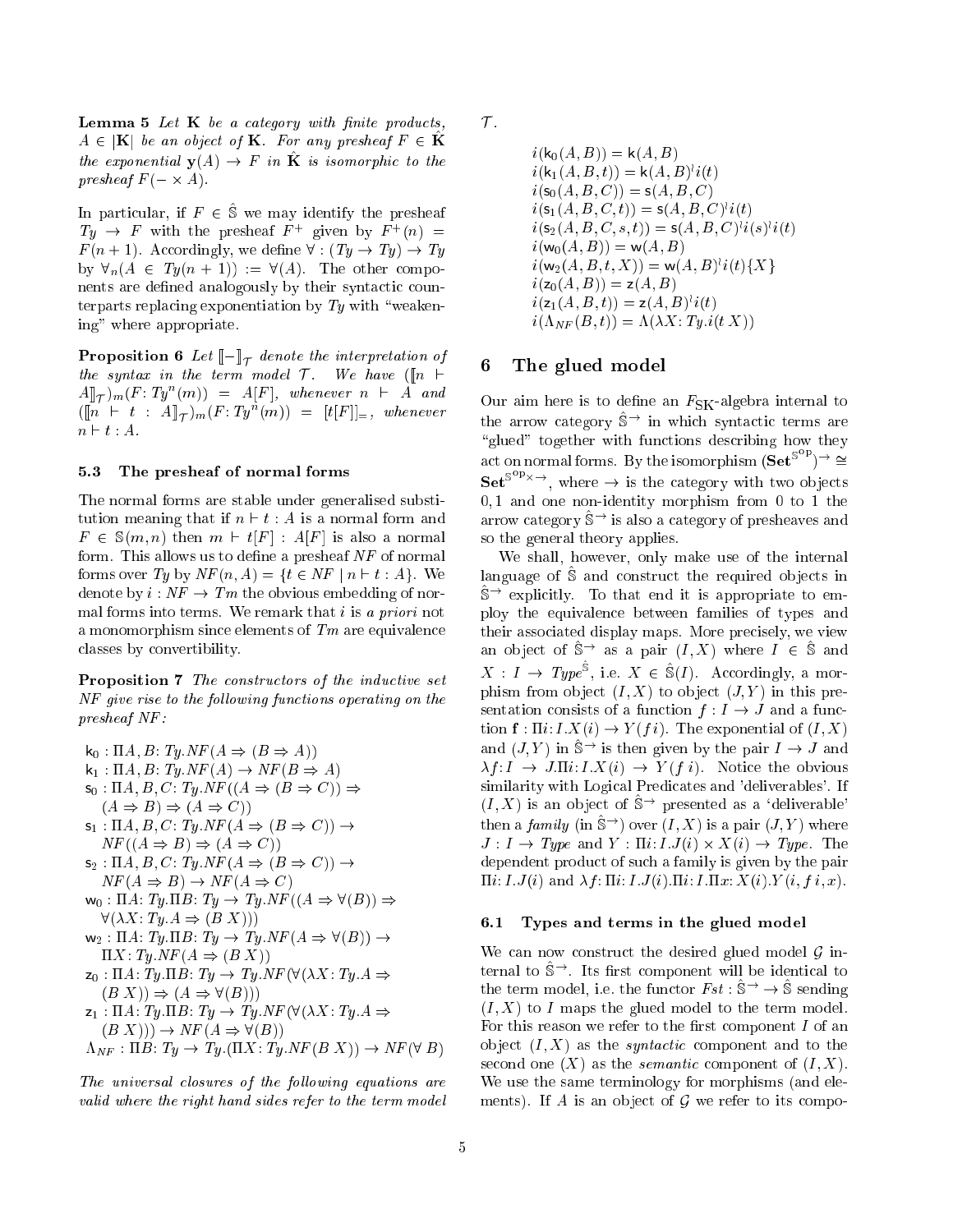nents by  $A^{s}$  and  $A^{s}$ , respectively, and so we do for morphisms.

Accordingly, the object of types in the glued model takes the form  $|\mathcal{G}| = (Ty, Ty)$  where  $Ty : Ty \rightarrow Type$ is given by

$$
\mathbf{Ty}(A: Ty) =
$$
  
\n
$$
\Sigma P: Tm(A) \to Prop.\Pi t: Tm(A).
$$
  
\n
$$
P(t) \to \{t': NF(A) \mid (i \ t') = t\}
$$

So an element of  $\mathbf{Ty}(A)$  consists of a "proof-relevant" predicate on  $Tm(A)$ ", i.e. a small presheaf P indexed over  $Tm(A)$  and for every term t and element of  $P(t)$  (a proof of  $P(t)$  a normal form t which is convertible to term t. If  $\mathbf{A} : \mathbf{Ty}(A)$  we refer to its components by  $A^p$  and  $A^p$ , i.e. we have  $A^p$ . : Tm(A) ! *Prop* and  $\mathbf{A}^{n}$ : It:  $Im(A)$ :  $\mathbf{A}^{p}$  (b)  $\rightarrow$   $Nr(A)$  and if t: I then and t:  $A^{p+q-1}(t)$  then  $i(A^{nq-1}(t, t)) \equiv t$ . We also abbreviate  $\mathbf{A}^{nf}(t, t)$  by  $q(t)$  if t and  $\mathbf{A}$  are clear from the context. The property "has a normal form" itself forms an element of  $\mathbf{Ty}(X)$  for every X: Ty, more precisely, we define  $U : \Pi X : T y . T y(X)$  by:

$$
\mathbf{U}(X)^{pred} = \lambda t: Tm(X). \{t': NF(X) \mid i(t') = t\}
$$
  

$$
\mathbf{U}(X)^{nf} = \lambda t: Tm(X). \lambda \mathbf{t}: \mathbf{U}(X)^{pred}(t). \mathbf{t}
$$

The object of terms  $G$  takes the form  $(Tm, Tm)$  where  $\mathcal{I} = \mathcal{I}$  . The state  $\mathcal{I} = \mathcal{I}$  is the state  $\mathcal{I} = \mathcal{I}$  . The state is defined by  $\mathcal{I} = \mathcal{I}$  $\text{Im}(A, A, t) = A^{r-r} (t)$ . It remains to define the required functions on types and terms and to establish the equations.

#### Interpretation of type quantification  $6.2$

An element of  $|\mathcal{G}| \to^{\infty}$   $|\mathcal{G}|$  is given by  $B : Ty \to Ty$ (the syntactic component) and  $\mathbf{B} : \Pi X: Ty, Ty(X) \rightarrow$  $\mathbf{Ty}(B|X)$  (the semantic component). From these data we have to construct  $\forall (B, \mathbf{B}) : \mathbf{Ty}(\forall (B))$ <sup>1</sup>

$$
\forall (B, \mathbf{B})^{pred}(t) = \Pi X: Ty \cdot \Pi \mathbf{X}: \mathbf{Ty}(X) \cdot \mathbf{B}(X, \mathbf{X})^{pred}(t\{X\})
$$
  

$$
\forall (B, \mathbf{B})^{nf}(t, \mathbf{t}) = \Lambda_{NF}(\lambda X: Ty \cdot \mathbf{q}((\mathbf{t}(X, \mathbf{U}(X)))))
$$

Where  $t : Im(v(B)), t : v(B)^{r-1}(t)$ .

 $P_{\text{source}}$  into impredicativity of  $P_{\text{top}} \in \mathcal{S}$  is required in this place. It is straightforward to verify that the equation  $i(v(D, D)^{\alpha}(U)) = t$  holds.

For the abstraction assume  $t : \Pi X: Ty$ .  $Tm(B|X)$ and

 $\mathbf{t} : \Pi X: Ty \cdot \Pi \mathbf{X} \cdot \mathbf{T} \mathbf{y}(X) \cdot \mathbf{B}(X, \mathbf{X}, t \cdot X).$ 

Now

$$
\mathbf{Tm}(\forall (B), \forall (B, \mathbf{B}), \Lambda(t)) =
$$
  
II X: Ty. II**X**:  $\mathbf{Ty}(X) \cdot \mathbf{B}(X, \mathbf{X})^{pred}(\Lambda(t) \{X\})$ 

by definition. The latter equals

$$
\Pi X \colon T y. \Pi \mathbf{X} \colon \mathbf{Ty}(X). \mathbf{B}(X, \mathbf{X})^{pred}(t|X)
$$

Thus we have

$$
\mathbf{t} : \mathbf{Tm}(\forall (B), \forall (B, \mathbf{B}), \Lambda(t))
$$

and we can define

$$
\mathbf{\Lambda}(B,\mathbf{B},t,\mathbf{t}):=\mathbf{t}
$$

For application assume that  $t$  :  $T_m(\Pi(B))$  and  $t$  :  $\textbf{Tm}(\forall (B), \forall (B, B), t)$ . Like before we can show that

$$
\mathbf{Tm}(\forall (B),\forall (B,\mathbf{B}),t) = \Pi X: Ty.\Pi \mathbf{X}: \mathbf{Ty}(X).\mathbf{Tm}(BX,\mathbf{B}(X,\mathbf{X}),t\{X\})
$$

So for X: Ty and  $X: Ty(X)$ , we define

$$
\mathbf{Ap}(B,\mathbf{B},t,\mathbf{t},X,\mathbf{X}) = \mathbf{t}(X,\mathbf{X}): \mathbf{Tm}(BX,\mathbf{B}(X,\mathbf{X}),t\{X\})
$$

The semantic equations can be seen to hold simply by expanding the definitions of  $\Lambda$  and  $Ap$ .

#### 6.3 Interpretation of function types

Assume that  $A, B: Ty$  and  $\mathbf{A}:\mathbf{Ty}(A)$  and  $\mathbf{B}:\mathbf{Ty}(B)$ . We have to define the semantic component  $A \Rightarrow B$ :  $\mathbf{Ty}(A \Rightarrow B)$ . This is done as follows:

$$
(\mathbf{A} \Rightarrow \mathbf{B})^{pred}(t: Tm(A \Rightarrow B)) =
$$
  
{t': NF(A \Rightarrow B) | i(t') = t} ×  
\Pi a: Tm(A).**Tm**(A, **A**, a) \rightarrow **Tm**(B, **B**, t<sup>2</sup>a)

$$
(\mathbf{A} \Rightarrow \mathbf{B})^{nf}
$$
 (*t*:  $Tm(A \Rightarrow B)$ ,  $\mathbf{t}$ :  $(\mathbf{A} \Rightarrow \mathbf{B})^{pred}(t)) = \mathbf{t}.1$ 

Intuitively,  $t : Tm(A \Rightarrow B)$  "satisfies"  $A \Rightarrow B$  if it is convertible to a normal form and sends ob jects satisiving  $A^{r}$  to objects satisfying  $B^{r}$ .

As for term application we start from u:  $Tm(A \Rightarrow$ B) and v:  $Tm(A)$  together with **u**:  $\text{Tm}(A \Rightarrow B, A \Rightarrow$  $\mathbf{B}, u)$  and  $\mathbf{v}: \mathbf{Tm}(A, \mathbf{A}, v)$ . We have  $\mathbf{u}.2(v, \mathbf{v})$ :  $\textbf{I} \textbf{m}(B, B, wv)$ . Inis suggests to define the semantic component of application by

$$
\mathbf{ap}(A, \mathbf{A}, B, \mathbf{B}, u, \mathbf{u}, v, \mathbf{v}) = \mathbf{u}.2(v, \mathbf{v}),
$$

which works as required.

It remains to define the combinators. Their definition follows closely the development in [5] except that we work in the internal language of S^ here. For the k-combinator asssume  $A, B: Ty$  and  $\mathbf{A}: \mathbf{Ty}(A)$  and

<sup>1</sup>Note that the syntactic component is already xed by the requirement that Fst induces <sup>a</sup> homomorphism from <sup>G</sup> to <sup>T</sup>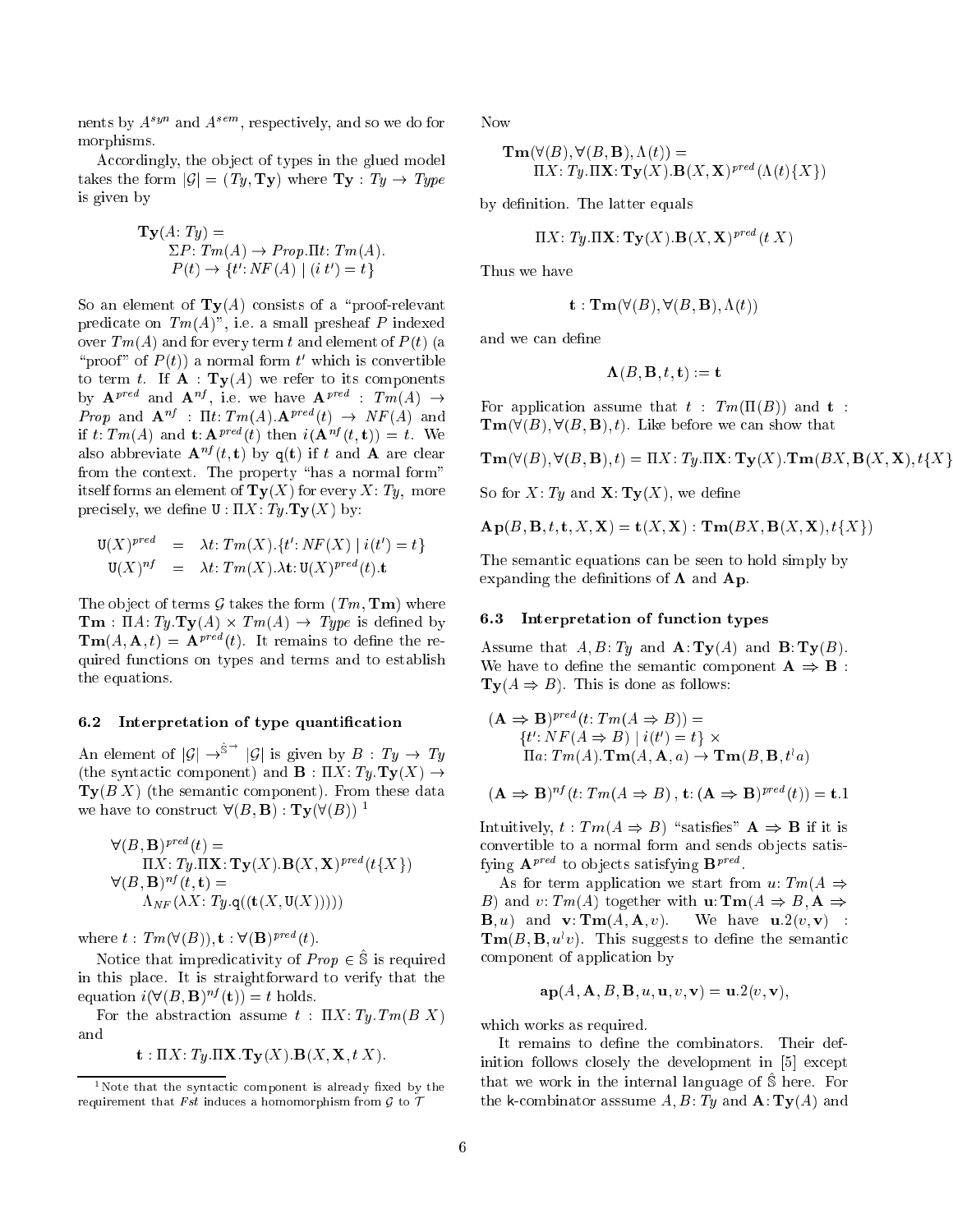$\mathbf{B}:\mathbf{Tv}(B)$  as before. The semantic component **k** of the k-combinator is an element of

$$
Tm(A \Rightarrow (B \Rightarrow A), (A \Rightarrow (B \Rightarrow A)), k)
$$

We define it by

$$
\mathbf{k}(A, \mathbf{A}, B, \mathbf{B}) = \langle \mathbf{k}_0(A, B), \lambda a: Tm(A). \lambda \mathbf{a}: \mathbf{Tm}(\mathbf{A}, a).
$$

$$
\langle \mathbf{k}_1(A, B, \mathbf{q}(\mathbf{a})),
$$

$$
\lambda b: Tm(B). \lambda \mathbf{b}: \mathbf{Tm}(\mathbf{B}, b).\mathbf{a} \rangle \rangle
$$

To see that this is type correct we observe that in its context **a** has type  $\text{Im}(A, \kappa \, w \, v)$  because the latter equals  $\text{Tm}(A, a)$  by the conversion rule for k. Again, the semantic equation for k, i.e. the universal closure of  $\mathbf{ap}(\mathbf{ap}(\mathbf{k}(A, \mathbf{A}, B, \mathbf{B}), \mathbf{a}), \mathbf{b}) = \mathbf{a}$  follows easily by equality reasoning.

For the remaining combinators s, w, <sup>z</sup> we follow the same pattern: we use the partially applied normal forms  $(s_0, w_0, \text{ etc.})$  as witnesses of the required normal forms and the proof ob jects that the subterms occurring in the construction satisfy the predicates are constructed by mimicking the combinators on the semantic level. For the ease of the reader we give the definitions of the semantic combinators here.

$$
\mathbf{s}(A, \mathbf{A}, B, \mathbf{B}, C, \mathbf{C}) =
$$
\n
$$
\langle \mathbf{s}_0(A, B, C),
$$
\n
$$
\lambda u: Tm(A \Rightarrow B \Rightarrow C).\lambda \mathbf{u}: \mathbf{Tm}(\mathbf{A} \Rightarrow \mathbf{B} \Rightarrow \mathbf{C}, u).
$$
\n
$$
\langle \mathbf{s}_1(A, B, C, \mathbf{q}(\mathbf{u})),
$$
\n
$$
\lambda v: Tm(A \Rightarrow B).\lambda \mathbf{v}: \mathbf{Tm}(\mathbf{A} \Rightarrow \mathbf{B}, v).
$$
\n
$$
\langle \mathbf{s}_2(A, B, C, \mathbf{q}(\mathbf{u}), \mathbf{q}(\mathbf{v})),
$$
\n
$$
\lambda w: Tm(A).\lambda \mathbf{w}: \mathbf{Tm}(\mathbf{A}, w).
$$
\n
$$
(\mathbf{u}.2 \mathbf{w}).2 (\mathbf{v}.2 \mathbf{w})) \rangle
$$
\n
$$
\mathbf{w}(A, \mathbf{A}, B, \mathbf{B}) =
$$

$$
\langle w_0(A, B),\nabla u: Tm(A \Rightarrow \forall (B)).\lambda \mathbf{u}: Tm(\mathbf{A} \Rightarrow \forall (\mathbf{B})).
$$
  
\n
$$
\lambda X: Ty.\mathbf{X}: \mathbf{Ty}(X).
$$
  
\n
$$
\langle w_2(A, B, \mathbf{q}(\mathbf{u}), X),\nabla u: Tm(\mathbf{A}, a).\mathbf{u}.2(\mathbf{a}, \mathbf{X})\rangle
$$

$$
\mathbf{z}(A, \mathbf{A}, B, \mathbf{B}) =
$$
\n
$$
\langle z_0(A, B),
$$
\n
$$
\lambda u: Tm(\forall (\lambda X: Ty.A \Rightarrow (BX))).
$$
\n
$$
\lambda \mathbf{u}: \mathbf{Tm}(\forall (\lambda X: Ty.X \mathbf{X}: \mathbf{Ty}(X). \mathbf{A} \Rightarrow \mathbf{B}(\mathbf{X}))).
$$
\n
$$
\langle z_1(A, B, \mathbf{q}(\mathbf{u})),
$$
\n
$$
\lambda a: Tm(A). \lambda \mathbf{a}: \mathbf{Tm}(\mathbf{A}, a).
$$
\n
$$
\lambda X: Ty.X \mathbf{X}: \mathbf{Ty}(X). \mathbf{u}. 2(\mathbf{X}, \mathbf{a})) \rangle
$$

This completes the definition and verification of the glued model  $\mathcal{G}$ .

#### $\overline{7}$ The normalisation function

Following the pattern already exhibited in [5, 1] we can now extract a normalisation function from the interpretation of the syntax in the glued model. Let  $\mathbb{L}$  if  $\mathbb{L}$ 

 $\mathbb{L}$  ) is denote the interpretations in G and T , respectively tively. Recall from Section 5.1 that  $\llbracket - \rrbracket_G^{s}$  and  $\llbracket - \rrbracket$  $\sim$ are natural transformations in S^ the bres of which we denote by  $\llbracket - \rrbracket_{\mathcal{G},m}^{\mathcal{G},m}$  and  $\llbracket - \rrbracket_{\mathcal{T},m}$  for  $m \in \mathbb{N}$ .

**Proposition 8** Assume  $m, n \in \mathbb{N}, F \in \mathbb{S}(m, n) =$  $Ty^n(m)$ , and  $n \vdash A$  and  $n \vdash t : A$ . We have

$$
\llbracket n \vdash A \rrbracket_{\mathcal{G},m}^{syn} (F) = \llbracket n \vdash A \rrbracket_{\mathcal{T},m} (F) = A[F]
$$

and also

$$
\llbracket n \vdash t : A \rrbracket_{\mathcal{G},m}^{syn}(F) = \llbracket n \vdash t : A \rrbracket_{\mathcal{T},m}(F) = [t[F]]_{=}
$$

**Proof.** Immediate from the definition of  $\mathcal{G}$  and  $\Box$ Prop. 6. <sup>2</sup>

**Theorem 9** For every closed type  $0 \vdash A$  there exists a constructively definable function  $nf_A$  mapping closed terms of type A to normal forms in such a way that if  $0 \subset t : A$  then  $0 \subset n_{f_A}(t) = t : A$  and  $y \cup \subset t = t : A$ then  $n_{A}(t)$  and  $n_{A}(t)$  are syntactically equal.

**Proof.** For  $0 \vdash t : A$  we make the definitions  $A :=$  $||0 \vdash A||$  and  $t := ||0 \vdash t : A||$  We define

$$
nf_A(t) := \mathbf{A}^{nf}{}_0(\mathbf{t}_0(\star))
$$

If  $0 \in t = t$  : A then  $0 \in t : A$   $\equiv 0 \in t : A$  by soundness and hence  $n_{A}(t) = n_{A}(t)$ . To see that  $0 \vdash t = nf_A(t)$ : A consider the following diagram<sup>2</sup> instantiated at 0 which commutes by definition of the glued model.



It expresses that that  $i(nj(t)) = i(\mathbf{A}^{\alpha})_0(\mathbf{t}_0(\star)) = ||0||\top$  $t : A\|_{0}^{\circ}$  (\*). By Prop. 8 the latter equals  $|t|_{0}$ , i.e. the equivalence class of  $t$  under conversion.

The restriction to closed terms is immaterial as by type abstraction the closed terms are in 1-1 correspondence to the open ones.

<sup>2</sup>This diagram has been typeset using Paul Taylor's Latex package.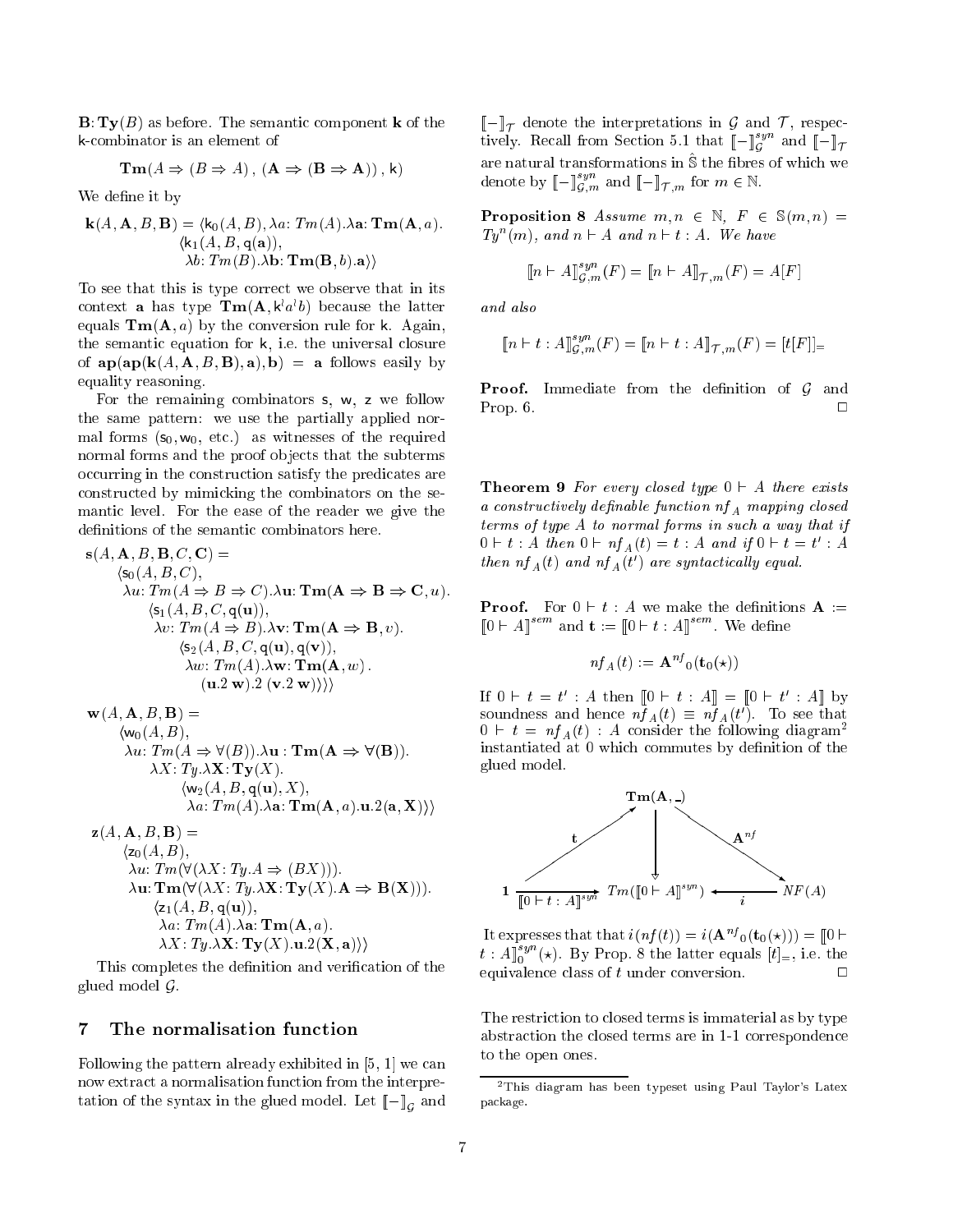## 8 Conclusion and further work

We have given a Tait-style proof of normalisation for a combinator version of system  $F$ . By working inside a category of presheaves we were able to consider type quantication as a higher-order operation which allows for particularly simple clauses in the definition of the "computability predicates". We emphasise that our proof includes  $\eta$ -conversion on the level of types. In verifying the construction of  $\mathcal G$  from the term model we have successfully employed the Lego system as a proof assistant for the internal language of S.

Our method can be extended to full system  $F$ based on functional abstraction instead of combinators and including the corresponding  $\eta$ -rule. This can be achieved by working in the category of presheaves over type substitutions and weakenings of ordinary contexts (cf. [1]). In this category the term model takes the form of an internal CCC closed under Ty -indexed products. Again, the glued model has the same form, but as before lives in the corresponding arrow category. A detailed exposition is in preparation.

A by-product of our work consists of a semantic justification of *higher-order abstract syntax* [7, 6]. We have shown how type quantification (even in the syntax) arises naturally as a higher-order operation when working inside a category of presheaves. In the presheaf category to be used for full system  $F$  we can also consider functional abstraction as a higher-order operation. According to whether we use full substitutions or merely weakenings as the site of definition we obtain the type  $(Tm(A) \rightarrow Tm(B)) \rightarrow Tm(A \Rightarrow B)$  or  $(\text{Par}(A) \rightarrow \text{Tm}(B)) \rightarrow \text{Tm}(A \Rightarrow B)$  as the type of functional abstraction. Here  $Par(A)$  is the semantical counterpart to "variables" of type  $A$  as given by the presheaf represented by A. The latter may be compared to the approach described in [6]. This aspect might be of interest in its own.

In order to effectively extract a program for normalisation one would have to produce a formalisation which actually implements presheaves and natural transformations and not merely refers to them abstractly via the internal language of S. All the definitions which for ease of exposition we have made in terms of the internal language have to be expanded into their settheoretic or rather type-theoretic formulations. There is no principle obstacle in doing so, but obviously such formalisation would be very laborious. For a simplytyped system this has effectively been carried out in [4].

From such a formalisation one can immediately derive an executable function  $nf$ . This function  $nf$  is given by type-theoretic code which can be seen as a functional program.

To achieve reasonable performance this code can be transformed into an SML program (see Appendix 8). To do this one has to systematically replace dependently-typed inductive definitions by recursive datatypes and delete computationally-irrelevant argu-

For example the type of the semantic values which in the type-theoretic formulation depends on types and on (convertibility classes of) terms becomes in Standard ML the following recursive datatype where and Nf is a simple inductive definition of normal forms.

```
datatype Sem = u of Nf
             | s_arr of Nf*(Sem -> Sem)
             | s_pi of (Sem -> Nf) -> Sem;
```
The three constructors correspond to the three possibilities of forming semantic objects explained in Sections 6.1, 6.2, and 6.3.

In order to justify these changes of data structure a general theory is called for. Lacking such theory at the moment we have to content ourselves with intuition and—if desired—a brute-force verification of the SML program using logical relations defining in which sense the SML program simulates the type-theoretic one.

#### A An SML program extracted from the construction

infixr -->;

```
datatype Ty = var of int || pi of Ty
            | --> of Ty*Ty;
datatype Tm = s
            | k of Ty
            | w
            | z of Ty
            | app of Tm*Tm
            | Lam of Tm
            | App of Tm*Ty;
datatype Nf = s0 | s1 of Nf | s2 of Nf*Nf| k0 | k1 of Nf
            | w0 | w1 of Nf
            | z0 | z1 of Nf
            | Lam' of Nf;
datatype Sem = s_u of Nf
             | s_arr of Nf*(Sem -> Sem)
             | s_pi of (Sem -> Nf) -> Sem;
```

```
fun s_u' (s_u M) = M;
```